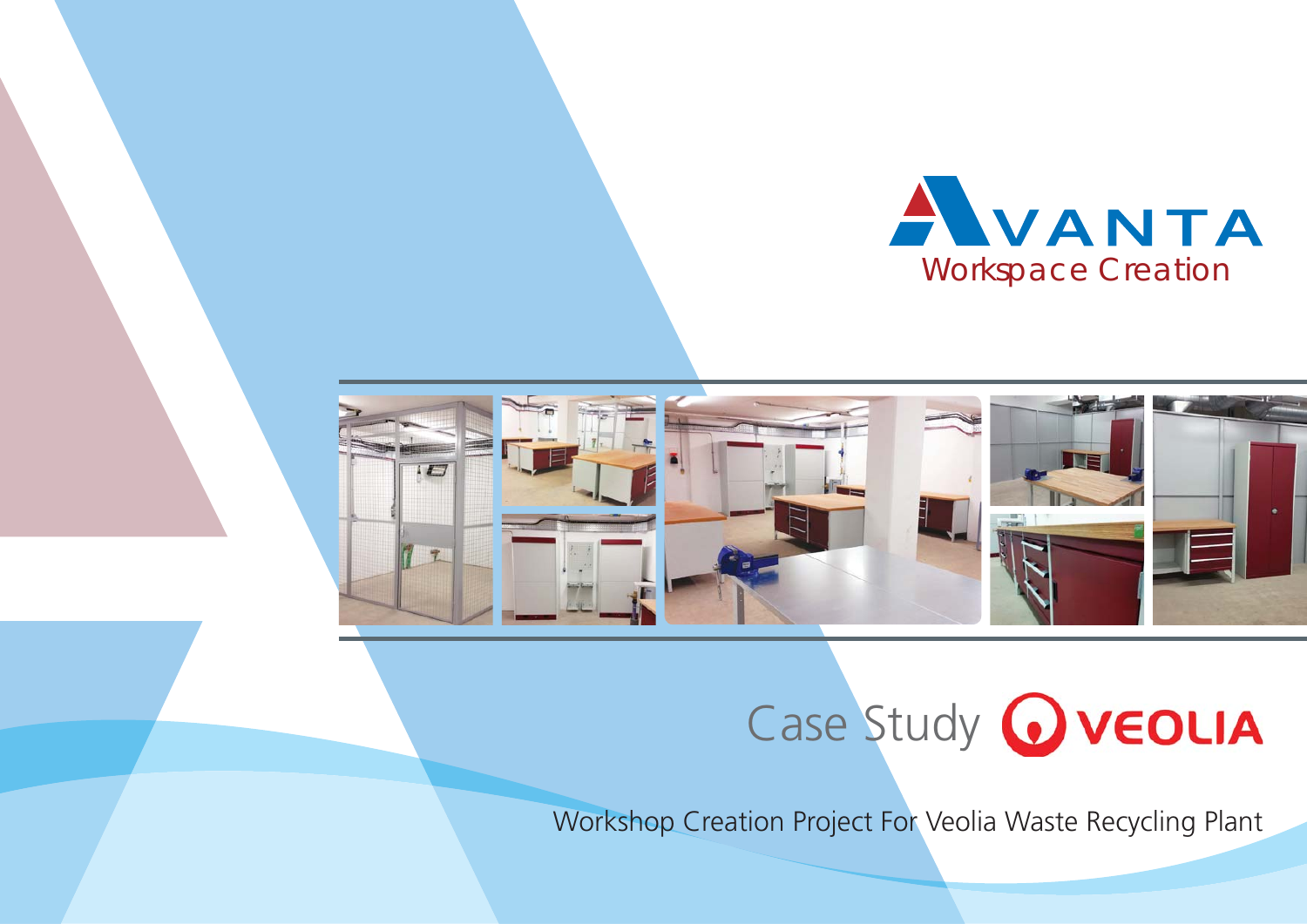

## Multiple Drawer Workbenches



**OVEOLIA** 

**The new Veolia Recycling and Energy Recovery Facility in Leeds is a distinctive iconic building on the Leeds skyline with its slimline chimney stack design and the 42 metre height creating a positive landmark for the Aire Valley region of Leeds and the Cross Green Industrial Estate.**

The Veolia facility is designed to remove recyclable waste from black bins and recover energy from what is left over. It will significantly reduce the amount of waste that is sent to landfill.

With the volume of waste going through the site and the machinery required to handle the waste there was an essential requirement for the Veolia Site Maintenance Team to have a functional workshop space to perform their work effectively.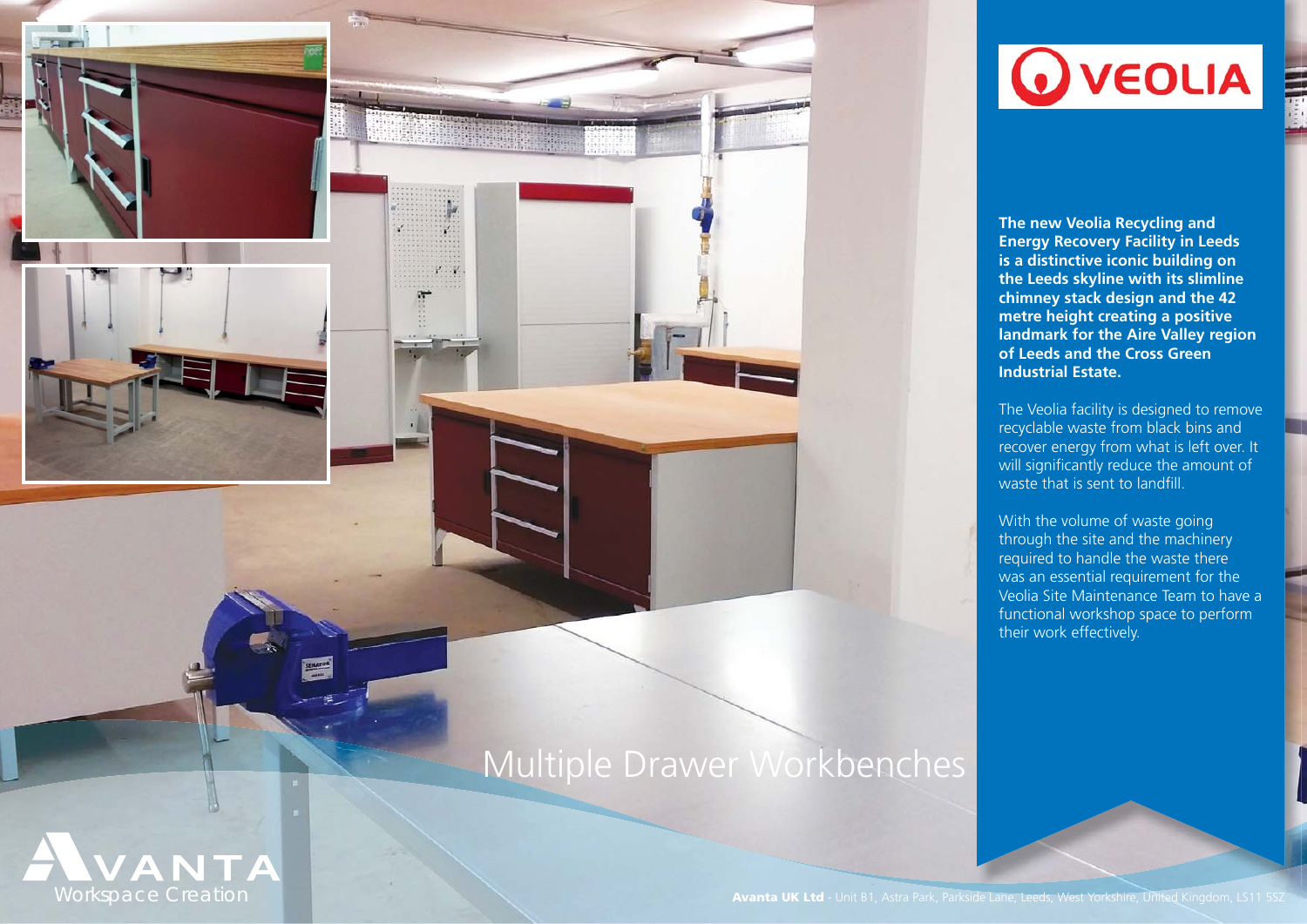## **OVEOLIA**

**Avanta UK amongst others were invited work closely with the maintenance team to design, deliver and install a high quality workshop with equipment that is built to last.**

Avanta UK is the Bott Dealer Partner for the Leeds area and put forward their comprehensive range which offers a 10 year guarantee along with steel and mesh partitioning.

The equipment provided included: –

**O Single Skin Steel Partitioning** To enclose the upstairs area on the concrete mezzanine floor and to divide the upstairs area.

**O** Mesh Cage To provide a secure welding area.

 **14 Workbenches** Including 9x Storage Workbenches with multiple drawer options, 4x Workbenches with Vices & 1x large Bespoke Workbench.

## **5 Cabinets**

Including large Roller Shutter Cabinets.

- **2 Cleaning Stations**
- **7 Chairs and Stools**

The project was completed in time for the site to be handed over to Veolia from the Contractor.





**ERS WEEGER AND** 

-------

Mesh Cage and Cabinets